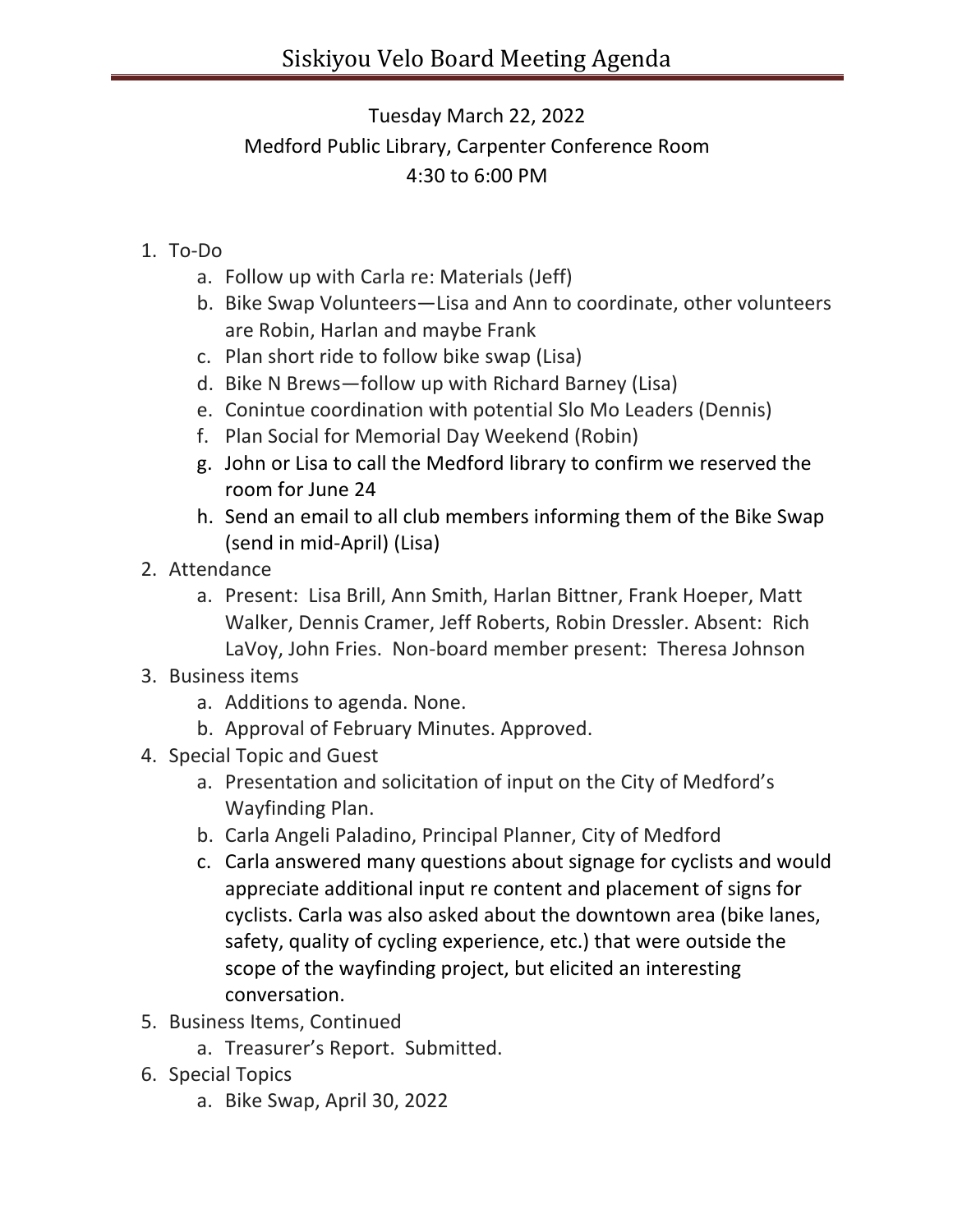- i. SV will host a table, but not the bike valet at this event. Ann will bring copies of several brochures of interest to the biking community. Lisa, Ann, Robin, Harlan and maybe Frank will volunteer to man the table.
- ii. REI will have a separate booth and offer bike maintenance.
- iii. SV will sign up new members (we will have the square).
- iv. One idea discussed—offer an easy, short introductory ride after the swap. People who bought a bike at the bike swap may sign up.
- b. Bike N Brews, Oct 15, 2022
	- i. We have been asked to host a table—in kind, no cost to us 1. SV will host bike valet
		- 2. SV will encourage members to sign up for the rides
		- 3. SV may sponsor a ride for Marty Hammond of Marty's Cycle--TBD
- c. Up and Down Ride—likely not going to happen this year
- d. Jeff reports that Ride the Rogue is likely defunct
- e. Other rides are posted on the website by Jeff
- f. Ann's ideas for future cycling events (also see Ann's email of 3/9/22)
	- i. Ann has multiple copies of free brochure handouts (e.g. ODOT bike guide)
	- ii. Ann has limited supply of free handouts. May need to order some items such as bike lights. Motion made by Robin to approve \$200 for purchasing 100 bike lights. Motion seconded and passed.
	- iii. TJ suggested getting florescent vests with "Siskiyou Velo" logo for use/distribution at future events.
	- iv. The club could offer a service in which a member who knows the area well could help another member (or non-member?) figure out a route  $-$  for commuting to work, etc.  $-$  that avoids unsafe roads and is efficient.
	- v. Ann has an idea to recommend certain items on Amazon which if purchased would provide us a kickback.
	- vi. (Lisa reminded us that revamping the website is one of our future goals)
- 7. Committee reports
	- a. Education (VACANT). No report
	- b. Advocacy (Harlan). No report